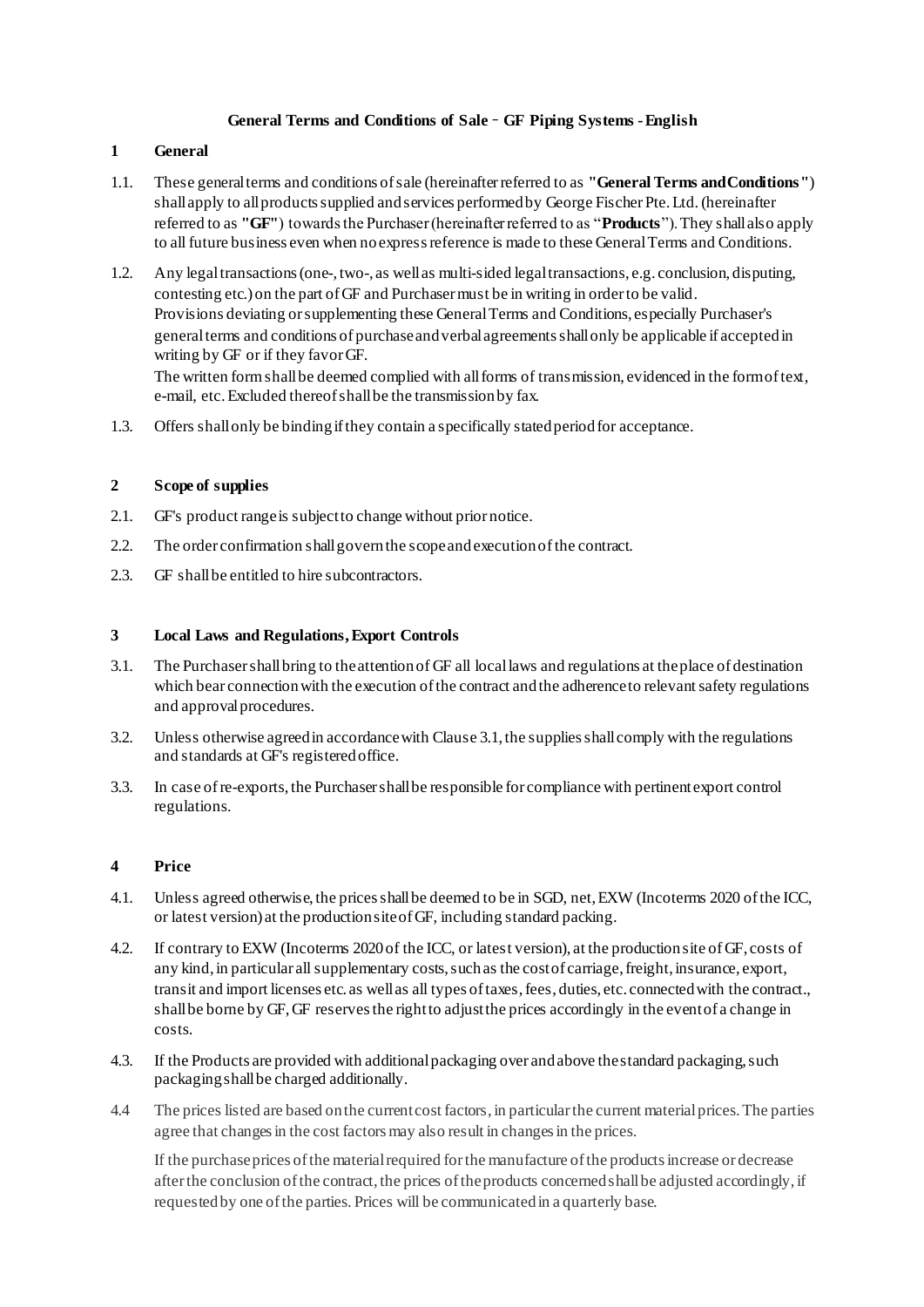## **5 Terms of Payment**

- 5.1. The Purchaser shall make payments at the place of GF within thirty (30) days of receipt of invoice without any deductions, such as discounts, costs, taxes or dues.
- 5.2. The Purchaser shall only have a right of set-off against counterclaims that are either undisputedby GFor legally established to the Purchaser by a court of competent jurisdiction. The Purchaser shall have no right to withhold payments due if unessential parts of the delivery are still pending provided that the use of the delivery is not rendered unusable as a result.
- 5.3. If the advance payment or the contractually agreed securities have not been made on time, GF shall be entitled to adhere to or to rescind the contract and shall in both cases be entitled to claim damages.
- 5.4. If the Purchaser, for any reason, is in delay with a payment, or if GF is seriously concerned thatGF will not receive payments in total or in due time because of circumstances having taken place since entering into the contract, GF, without being limited in its rights provided for by law, shall be entitled to refuse the further performance of the contract and to retain the Products ready for dispatch until new terms of payment and delivery will have been agreed and until GF will have received satisfactory securities. If such an agreement cannot be reached within a reasonable time, or if GF does not receive adequate securities, GF shall be entitled to rescind the contract and to claim damages.
- 5.5. If the Purchaser does not adhere to the agreed terms of payment, the Purchaser shall be liable without reminder, for default interest to the amount of five (5) percent of the contract price or the sales invoice value with effect from the agreed date on which the payment was due.The right to claim further damages is reserved.

# **6 Reservation of Title**

6.1. As far as acknowledged by the jurisdiction in the respective country of destination of the goods, the further provisions of this Clause 6 shall apply. In any case, they shall be considered separable from each other in terms of content and linguistics and shall apply to themselves.

# 6.2. **Simple reservation GF retains title to all goods delivered by GF until full payment of the respective claims of GF.**

- 6.3. Processing or transformation of the goods supplied by GF by the Purchaser is always carried out for GF. If the goods supplied are processed or inseparably combined or mixed with objects not belonging to GF, co-ownership of the new object shall be acquired in proportion to the value of the goods supplied by GF to the other processed objects at the time of processing or in proportion to the value of the goods supplied by GF to the other combined or mixed objects at the time of combination or mixing. If the goods are combined or mixed by the Purchaserwith other objects to form a single object and if the other object is to be regarded as the main object, the Purchaser is obliged to transfer co-ownership to GF on a pro rata basis insofar as the main object belongs to the Purchaser. The Purchaser shall detain the sole ownership or coownership on behalf of GF.
- 6.4. During the period of reservation of title, the Purchaser shall at his own cost maintain the supplies and insure them for the benefit of GF against theft, breakdown, fire, water and other risks. The Purchaser shall further take all measures to ensure that GF's title is in no way compromised or rescinded.

## 6.5. **Extended reservation of title**

6.5.a. Should the Purchaser resell Products to which title is reserved, in the ordinary course of business, the Purchaser shall hereby be deemed to have tacitly assigned to GF the proceeds deriving from their sale together with all collateral rights, securities and reservations of title until all claims held by GF have been settled.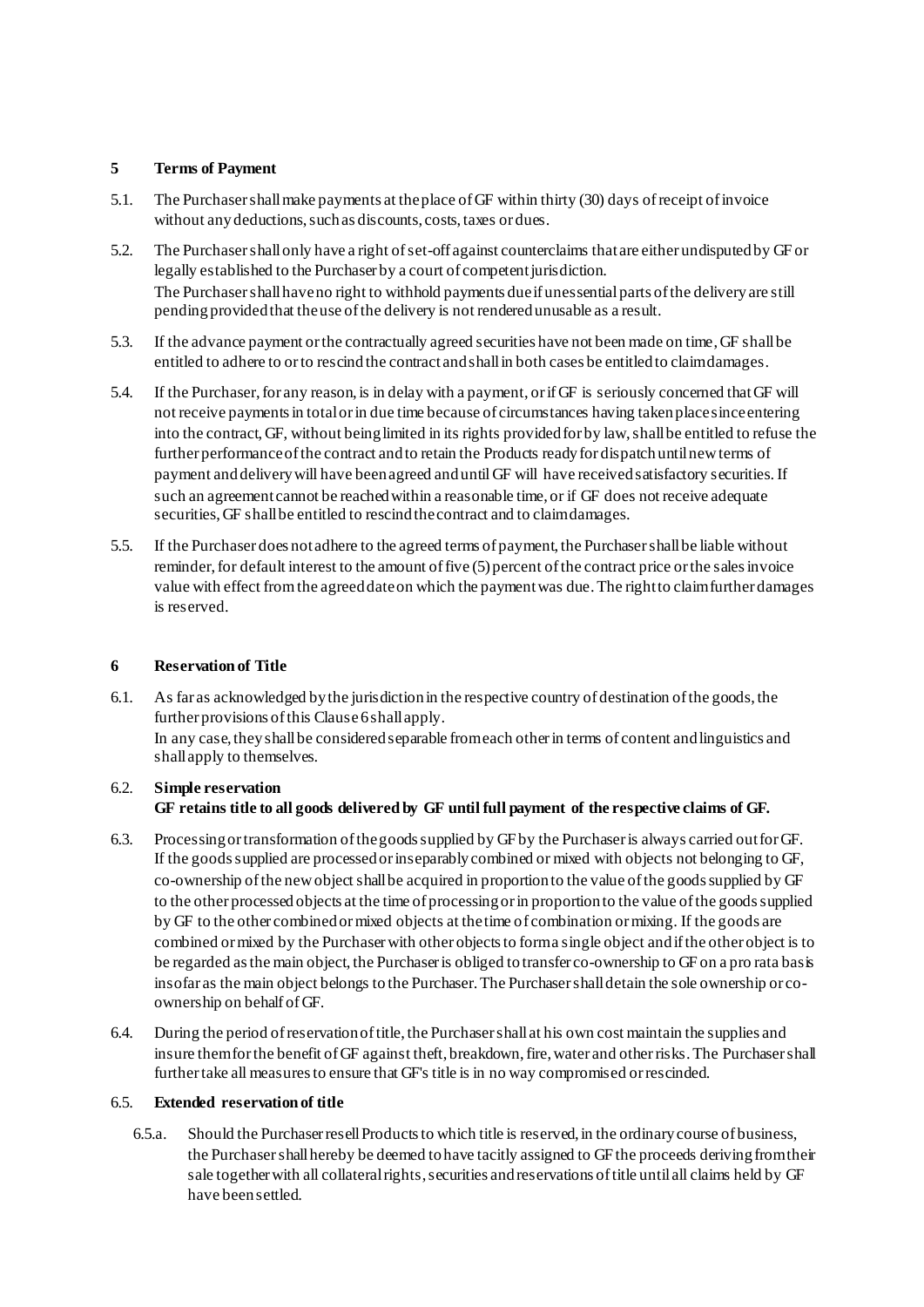6.5.b. The Purchaseris authorized to collect the assigned receivables, as long as the Purchaser fulfills his payment obligation towards GF in accordance with the contract.

#### 6.6. **Overall reservation of title**

- 6.6.a. The requirements to be met from Clause 6.2 extends to all current and future demands of GF towards the Purchaser.
- 6.6.b. The assignment is only valid insofar as the value of the Products subject to retention of title together with the granted securities exceeds GF's claims against the Purchaser by more than 20%.

#### **7 Terms of Delivery**

- 7.1. Unless otherwise agreed (see Clause 4),the Products shall be delivered EXW (Incoterms 2020of the ICC, or latest version) production site of GF.
- 7.2. The term of delivery shall commence as soon as the contract has been entered into, all official formalities, such as import and payment permits have been obtained and all essential technical issues have been settled.

The term of delivery and the delivery dates shall be deemed duly observed when, upon its expiry or on the day of the delivery date, the Products are ready for dispatch.

- 7.3. Part shipments to a reasonable extent shall be allowed and GF shall be entitled to invoice for such partial deliveries.
- 7.4. Delivery is subject to the following conditions, i.e. the delivery time shall be reasonably extended, respectively the delivery date postponed,
	- 7.4.a. if the information of the Customer required by GF for the performance of the contract is not received in time, or if the Customer subsequently changes it, thereby causing a delay in the delivery of the supplies;
	- 7.4.b. if GF is prevented from performing the contract by force majeure. In particular, force majeure shall be deemed to be any unforeseeable event beyond GF's control which renders GF's performance commercially unreasonable or impossible, such as delayed or defective supplies from subcontractors, labor disputes, governmental orders or regulations, shortages in materials or energy, serious disturbances in GF's works, such as the total or partial destruction of plant and equipment or the breakdown of essential facilities, serious disruptions in transport facilities, e.g. impassable roads.

Should the effect of force majeure exceed a period of  $six(6)$  months, either party may terminate the contract effective forthwith.

In no event,GF shall be liable for any damage or loss of any kind whatsoever arising out of or caused by such an event of force majeure.

- 7.4.c. if the Purchaser is in delay with the fulfillment of his obligations under the contract, in particular, if the Purchaser does not adhere to the agreed conditions of payment or if he has failed to timely provide the agreed securities.
- 7.5. If for reasons attributable to GF the agreed term of delivery or a reasonable extension thereof is exceeded, GF shall not be deemed in default until the Purchaser has granted to GF in writing a reasonable extension thereof of not less than two (2) weeks which is equally not met. The Purchaser shall then be entitled to the remedies provided at law, it being however understood that, subject to limitations of Clause 10, damage claims shall be limited to max. ten (10) percent of the price of the delayed delivery.
- 7.6. If the Purchaserfails to take delivery within a reasonable time of Products notified as ready for dispatch, GF shall be entitled to store the Products at the Purchaser's expense and risk and to invoice them as delivered. Ifthe Purchaser fails to effect payment pursuant to the terms of payment, GF shall be entitled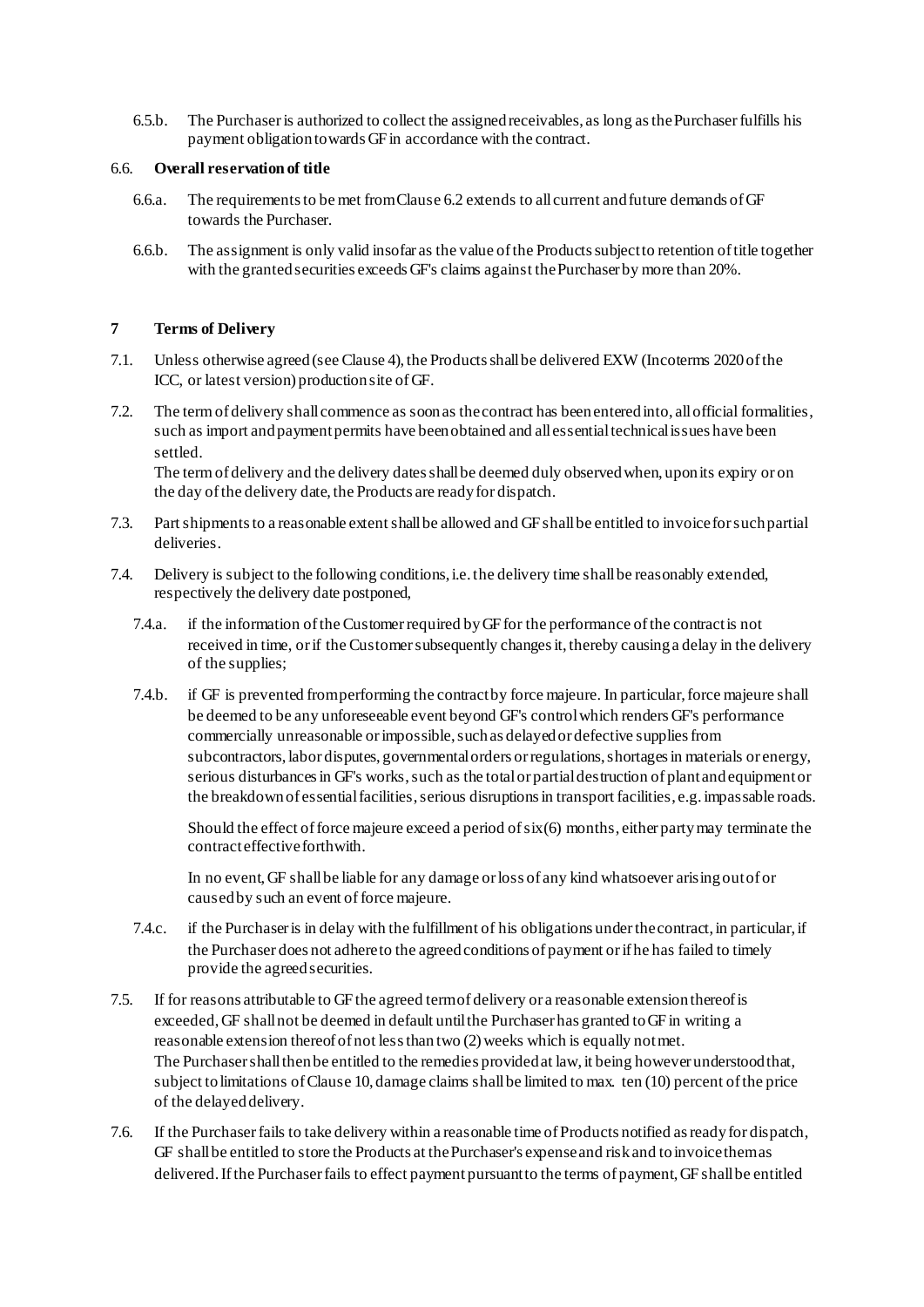to dispose of the Products. GF undertakes to inform the Purchaser of the consequences of his actions or omission.

- 7.7. In the event of damage or loss of the Products during carriage, the Purchaser shall mark the delivery documents accordingly and immediately have the damage ascertained by the carrier. Not readily ascertainable damages sustained during carriage shall be notified by the Purchaser to the carrier within six (6) days after receipt of the Products.
- 7.8. If, contrary to the agreed terms of delivery, GF or the Purchaser take on tasks (e.g. transport, loading or unloading of the deliverables, insurance, etc.) which are not their responsibility but the contracting party's, these tasks shall be deemed to have been performed on behalf of and for the account of the respectively contracting party responsible. In this sense, the person executing the order acts as a vicarious agent for the responsible contracting party.
- 7.9. Should the Purchaser cancel an order without justification and should GF not insist on the performance of the contract, GF shall be entitled to a contractual penalty amounting to ten(10) percent of the contract price.

The right to claim damages remains unaffected.

## **8 Inspection, Notification of Defect and Damages**

- 8.1. The Products will be subject to normal inspection by GF during manufacture. Additional tests required by the Purchasershall be agreed upon in writing and shall be charged to the Purchaser.
- 8.2. It shall be a condition of GF's obligation under the warranties stated hereinafter that GF is notified in writing by the Purchaser of any purported defect immediately upon discovery. Notice concerning weight, numbers or apparent defects is to be given within thirty (30) days from receipt of the Products, notice of other defects immediately latest within seven (7) working days after discovery, in any event within the warranty period.
- 8.3. The Purchasershall not disposeof allegedly defective Products until all warranty and/or damage claims are finally settled. At its request, defective Products are to be placed at GF's disposal.
- 8.4. At its request, GFshall be given the opportunity to inspect the defect and/or damage, prior to commencement of remedial work, either by itself or by a third party.

## **9 Warranty, liability for defects**

## 9.1. Warranty

- 9.1.a. The warranty is, unless otherwise explicitly agreed, not transferable and limited to the country in which the representative of GF is located with whom the contract was concluded. Warranty claims must be made in the country in which the product in question was purchased.
- 9.1.b. The warranty or damage claims become time-barred twelve (12) month from receipt of the Products by the end user but at the latest within eighteen (18) months of the Products being dispatched by GF.
- 9.1.c. For spare or repaired parts, the warranty period is limited to the initial warranty period of the replaced or repaired part.
- 9.1.d. For Products manufactured to specifications, drawings or patterns supplied by the Purchaser, GF's warranty shall be restricted to proper materials and workmanship.
- 9.1.e. This warranty shall not apply to damage resulting from normal wear and tear, improper storage and maintenance, failure to observe the operating instructions, overstressing or overloading, unsuitable operating media, unsuitable construction work or unsuitable building ground, improper repairs or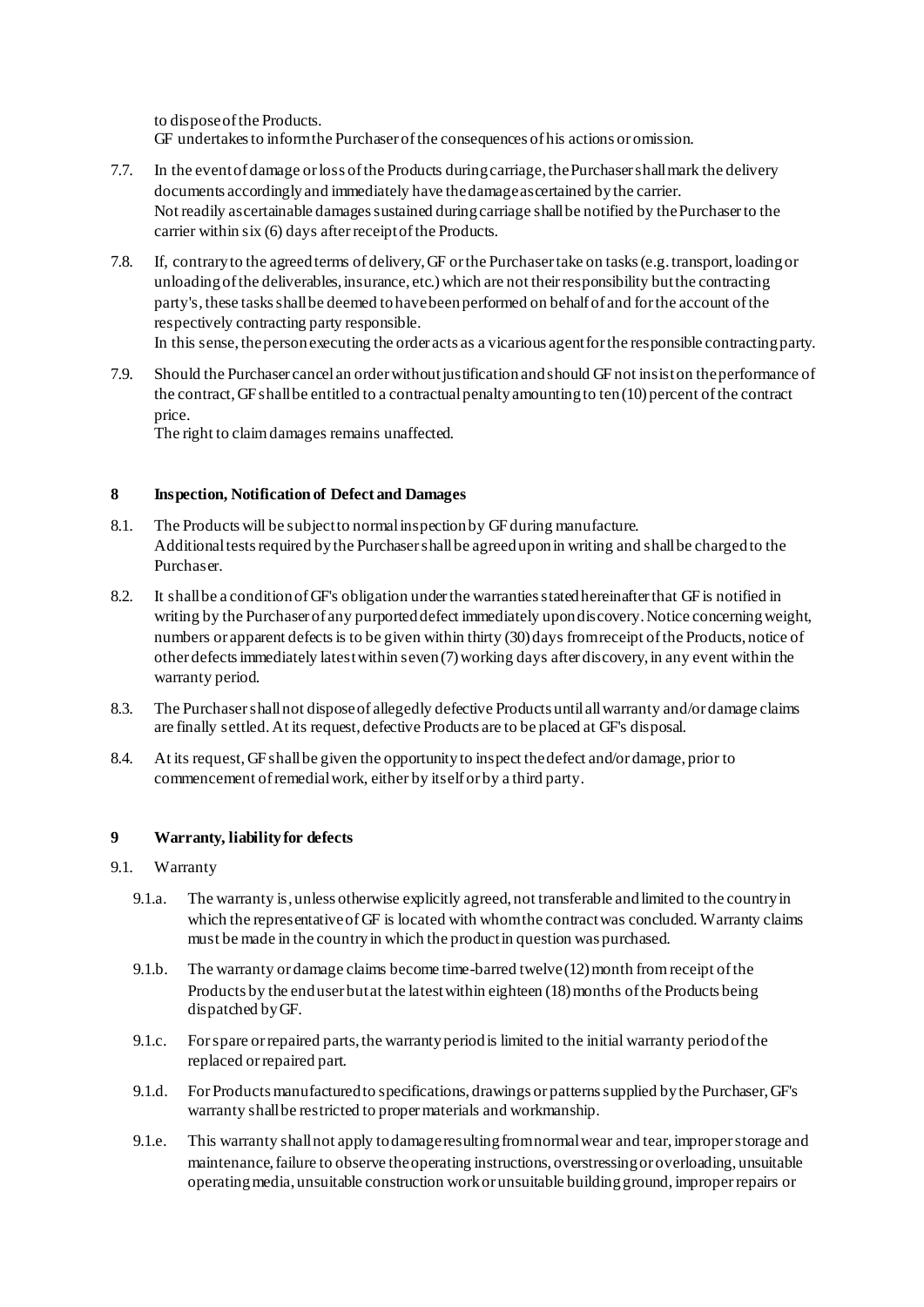modifications / alterations by the Purchaser or third parties, the use of other than original spare parts and other reasons beyond GF's control.

- 9.1.f. Claims for deficiency of title becomes time-barred twelve (12) month from receipt of the Products by end user.
- 9.2. Liability for defects
	- 9.2.a. At the written request of the Purchaser, GF undertakes to repair or replace at its discretion, as quickly as possible and free of charge, all Products supplied which demonstrably suffer from faulty design, materials or workmanship, from faulty operating or installation instructions or which became defective or unusable due to faulty advice.

Replaced parts shall be handed over to GF and become property of GF, unless GF waives this right.

In order to protect employees from toxic or radioactive substances which may have been transported in the Products concerned, defective parts returned to GF or its sales organizations, must be accompanied by a Material Safety disclosure Form. The form may be obtained from GF's local sales company.

- 9.2.b. The Purchaser shall be entitled to rescind the contract or to demand a reduction of the contract price if
	- $\hbox{I}$  the repair or replacement of the defective Product is impossible,
	- the defective Product is not repaired or replaced within a reasonable period, or
	- if GF refuses the repair or replacement of the defective Product or if for reasons attributable to GF the repair or replacement is delayed.
- 9.3. In case of Products for use in domestic installations or in utilities
	- GF will assume, in deviation to Clause 10.3,the dismantling and installation costs for the restoration of the original condition of the defective Product up to a maximum amount of CHF 1'000'000 per occurrence.
	- warranty and damage claims contrary to Clause 9.1.b —shall become time-barred five (5) years from the date of installation or seven (7) years from the production date, whichever is earlier.

#### **10 Limitation of Liability**

- 10.1. The rights and remedies of the Purchaser shall be exclusively governed by these General Terms and Conditions. All further claims such as damages, reduction of the purchase price, termination or rescission of the contract are excluded.
- 10.2. In no case,whatsoever,shall the Purchaser be entitled to claim damages other than compensation for costs of remedying defects in the supplies. This in particular refers, but shall not be limited, to loss of production, loss of use, loss of orders, loss of profit, third party recovery claims and other direct or indirect or consequential damages.
- 10.3. In the event that claims of the Purchaserin relation to or in connection with the contract or the breach thereof should exist, the total amount of such claims is restricted to the purchase price of respective delivery.
- 10.4. This limitation of liability equally applies to the extent GF is liable for acts or omissions of auxiliary persons such as its employees or third parties engagedfor the performance of its obligations. It does not apply in case of unlawful intent or gross negligence on the part of GF and in case of GF's mandatory statutory liability, in particular under applicable product liability laws.

## **11 Data and Documents**